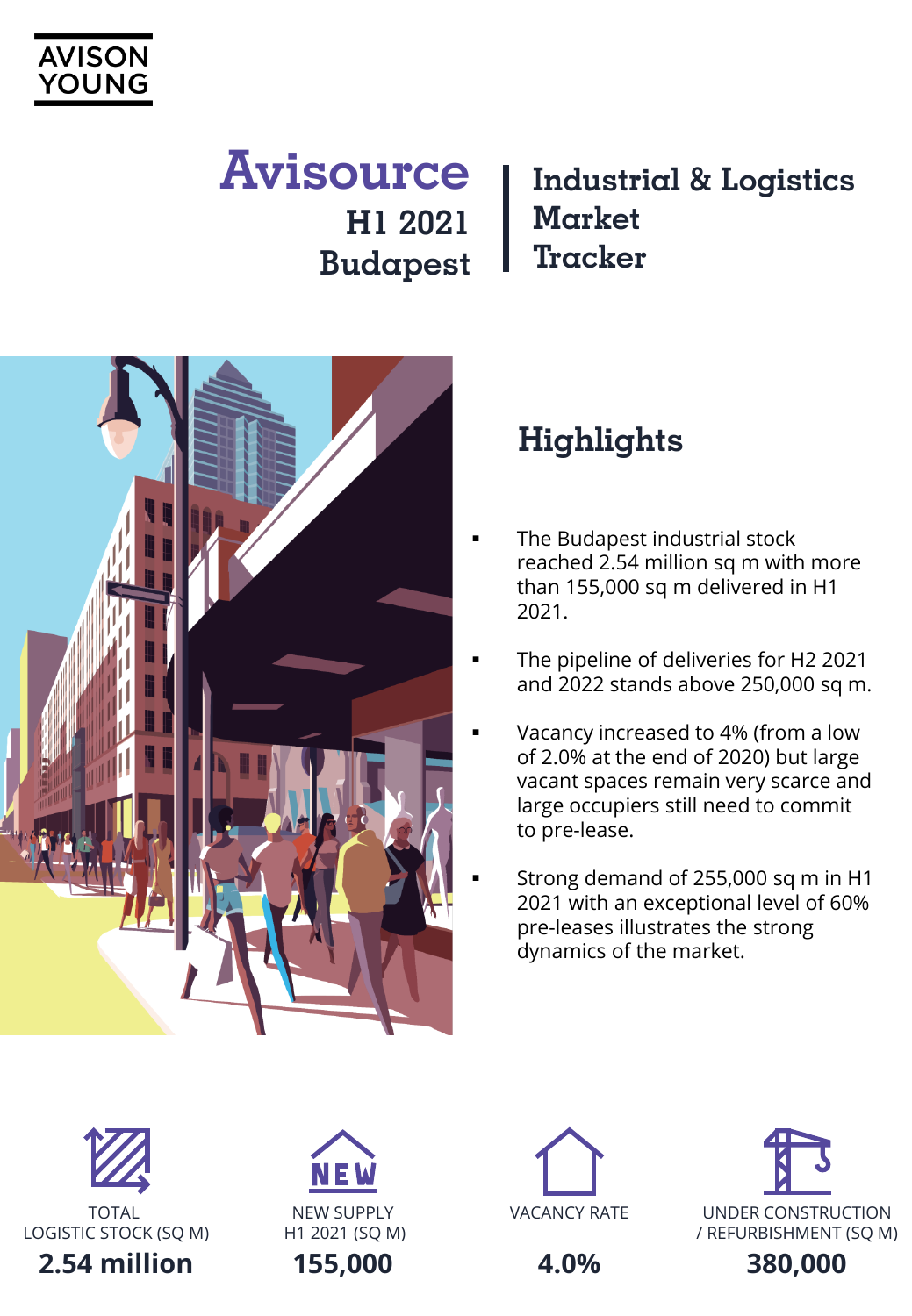







**Prime headline rents (€/sq m/mth)**

Logistic Parks 4.25-4.50<br>City Logistics 4.50-5.25

**City Logistics** 

*Source: Avison Young, BRF*

*Source: Avison Young*

#### **Industrial Leasing**

During the first semester of 2021, the industrial and logistic market continued performing in line with the excellent pattern of 2020 as demand remained very robust with a total take-up of 255,000 sq m. New supply, while increasing significantly, at 163,000 sq m, was largely absorbed by the market but impacted with a small uptick in vacancy rates, increasing to 4.0% from the bottom of 2.0% witnessed at the end of 2020.

The scarcity of large vacant units is forcing tenants to commit to pre-leases which represented some 56% of the leased areas in the semester while renewals accounted for 24% of the total take-up in H1 2021 and new leases for 16%.

Additional stock was delivered in existing parks in the form of CTPark Budapest East ULL5 (40,750 sq m), CTPark Budapest South DNH2 (36,400 sq m) and CTPark Budapest West BIA5 (30,000 sq m) or Budapest Dock (13,000 sq m) in the Danube harbour. In addition, Weerts delivered 34,000 sq m in Budapest East Business Park Trans-sped warehouse.

There is now 140,000 sq m under construction with an expected delivery by the end of 2022, 87,000 sq m of which is due in the second half of 2021. However more than 50% of this pipeline is pre-let or earmarked for owner occupation.

Some large leasing transactions were announced such as a pre-lease of 43,000 sq m by Fiege in GLP Sziget Logsitics; a renewal of 20,000 sq m in M5 Business Park in Gyál and 4 confidential transactions above 10,000 sq m in some CTP parks.

The vacancy increased to roughly 100,000 sq m which is equivalent to a 4% vacancy rate.

| Take-up (sq m) | H <sub>1</sub> 2021 | vs. H1 2020 |
|----------------|---------------------|-------------|
| Gross          | 172,890             | $-6.5%$     |
| Net            | 96.240              | $+32%$      |

*Source: BRF, Avison Young*

| <b>Building</b>             | <b>Tenant</b> | Area (sq m) |
|-----------------------------|---------------|-------------|
| <b>GLP Sziget</b>           | Fiege         | 43,000      |
| <b>CTPark Vecsés</b>        | Confidential  | 30,400      |
| <b>M5 Business Park</b>     | Confidential  | 22,000      |
| <b>CTPark Vecsés</b>        | Confidential  | 16,500      |
| <b>CTPark Vecsés</b>        | Confidential  | 16,000      |
| <b>CTPark Budapest West</b> | Confidential  | 10,650      |

*Source: BRF, Avison Young*

#### **Rents**

Despite a higher vacancy rate, rental rates have remained stable and we witnessed a rental premium for large units above 10,000 sq m due to the scarcity of large vacant space.